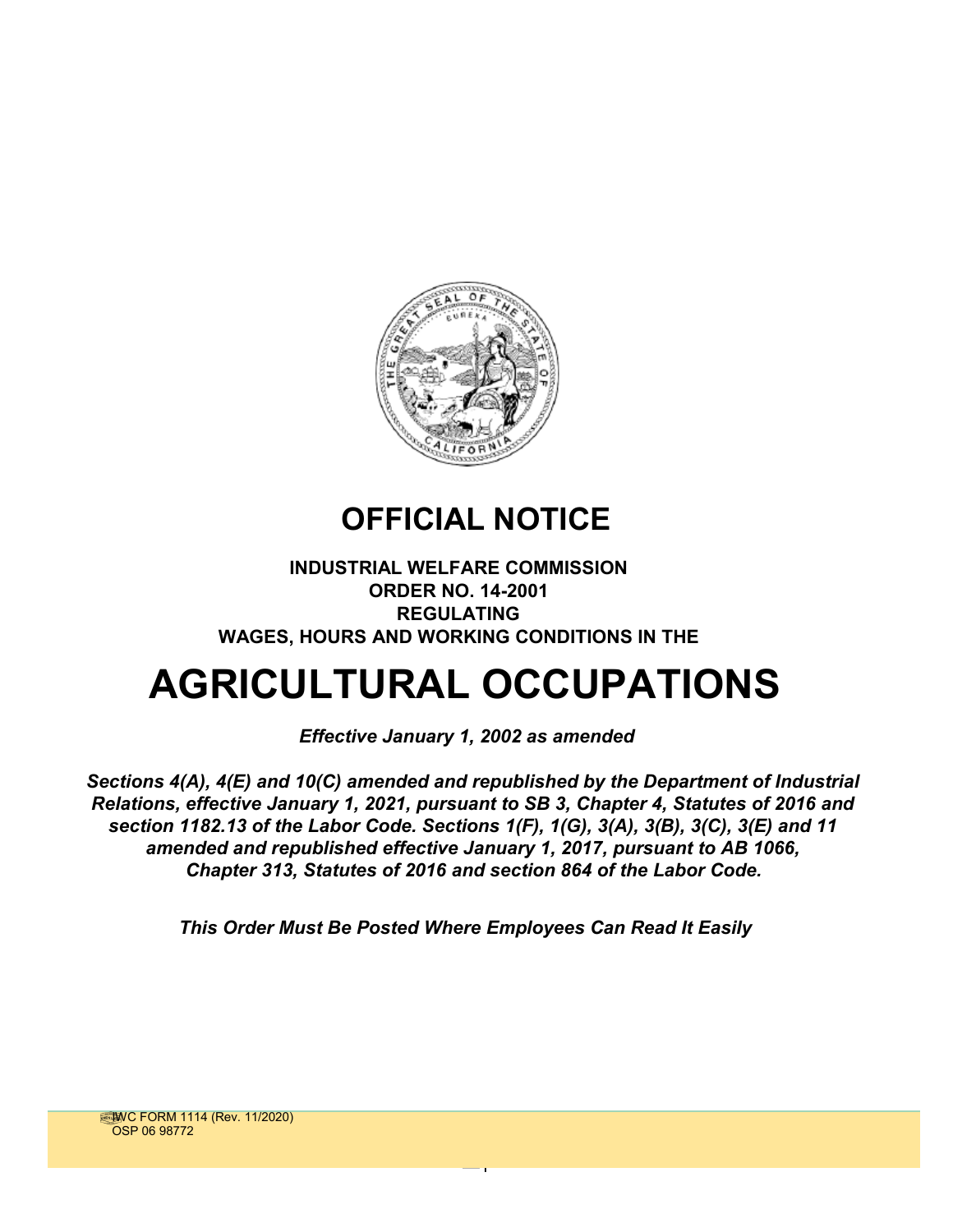#### **Please Post With This Side Showing**

## **OFFICIAL NOTICE**

Effective January 1, 2002 as amended

Sections 4(A) and 10(C) amended and republished by the Department of Industrial Relations, effective January 1, 2021, pursuant to SB 3, Chapter 4, Statutes of 2016 and section 1182.13 of the Labor Code. Sections 1(F), 1(G), 3(A), 3(B), 3(C), 3(E) and 11 amended and republished effective January 1, 2017, pursuant to AB 1066, Chapter 313, Statutes of 2016 and section 864 of the Labor Code.



**INDUSTRIAL WELFARE COMMISSION ORDER NO. 14-2001 REGULATING WAGES, HOURS AND WORKING CONDITIONS IN THE AGRICULTURAL OCCUPATIONS**

**TAKE NOTICE**: To employers and representatives of persons working in industries and occupations in the State of California: The Department of Industrial Relations amends and republishes the minimum wage and meals and lodging credits in the Industrial Welfare Commission's Orders as a result of legislation enacted (SB 3, Ch. 4, Stats of 2016, amending section 1182.12 of the California Labor Code, and AB 1835, Ch. 230, Stats of 2006, adding sections 1182.12 and 1182.13 to the California Labor Code). The Department of Industrial Relations also updated this Industrial Welfare Commission Order pursuant to legislation enacted (AB 1066, Ch. 313, Stats of 2016, adding sections 857 through 864 to the California Labor Code). The updates, amendments and republishing make no other changes to this order.

Employers and representatives of persons working in the industry and occupations to which this order applies should note that, except as set forth in California Labor Code Section 860 and subdivision (a) of Labor Code Section 862, which are reflected in Section 3 of this order, all other provisions of Division 2, Part 2, Chapter 1 of the Labor Code (commencing with Section 500) regarding compensation for overtime work shall apply to workers in an agricultural occupation commencing January 1, 2017. (See California Labor Code Section 861.) Where this order is inconsistent with Division 2, Part 2, Chapter 6 of the Labor Code (the Phase-In Overtime for Agricultural Workers Act of 2016, which incorporates Chapter 1 as stated), Chapter 6 of the Labor Code governs, including the applicable effective dates, unless this order provides greater protections or benefits to agricultural employees. (See California Labor Code Section 864.)

## **1. APPLICABILITY OF ORDER**.

This order shall apply to all persons employed in an agricultural occupation whether paid on a time, piece rate, commission, or other basis, except that:

(A) No provision of this order shall apply to any employee who is engaged in work which is primarily intellectual, managerial, or creative, and which requires exercise of discretion and independent judgment, and for which the remuneration is not less than two (2) times the monthly state minimum wage for full-time employment.

(B) No provision of this order shall apply to any individual who is the parent, spouse, child, or legally adopted child of the employer.

(C) Section 5 of this order shall not apply to any employer who employs fewer than five (5) persons covered by this order. If at any one time during a calendar year an employer has five (5) or more employees covered by this order, every provision of this order, including Section 5, Reporting Time Pay, shall apply to that employer throughout that calendar year.

(D) No provision of this order shall apply to any employee covered by Order No. 8 or Order No. 13, relating to industries handling products after harvest.

(E) The provisions of this order shall not apply to any individual participating in a national service program, such as AmeriCorps, carried out using assistance provided under Section 12571 of Title 42 of the United States Code. (See Stats. 2000, chap. 365, amending Labor Code § 1171.)

(F) Sections 3, 4(A)-(D), 5, 6, 9, 11, 12, and 13 of this order shall not apply to an employee engaged to work as a "sheepherder," as that occupation is defined in Section 2 (N). Section 3(A)(2) shall apply to a sheepherder employed by a large employer (more than 25 employees) beginning January 1, 2019, and Section 3(A)(3) shall apply to a sheepherder employed by a small employer (25 or fewer employees) beginning January 1, 2022. Otherwise, this order, including Section 4(A), shall apply to any workweek during which a sheepherder employee is engaged in any non-sheepherding agricultural or other work.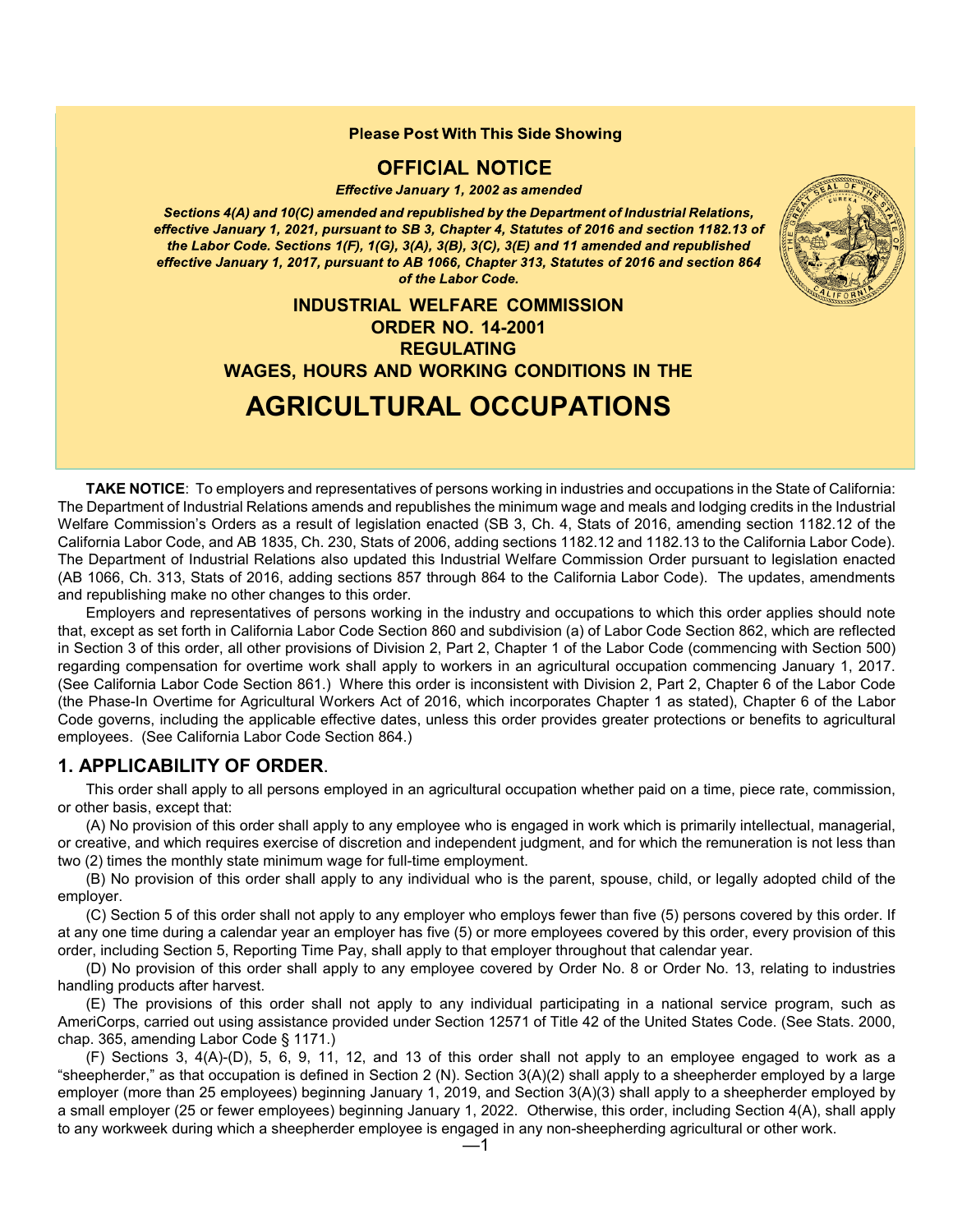(G) Section 3 of this order shall not apply to an employee licensed pursuant to Article 3 (commencing with § 7850) of Chapter 1 of Part 3 of Division 6 of the Fish and Game Code who serves as a crew member on a commercial fishing vessel. Section 3(A)(2) shall apply to a licensed crew member employed by a large employer (more than 25 employees) beginning January 1, 2019, and Section 3(A)(3) shall apply to a licensed crew member employed by a small employer (25 or fewer employees) beginning January 1, 2022.

## **2. DEFINITIONS**

(A) "Commission" means the Industrial Welfare Commission of the State of California.

(B) "Division" means the Division of Labor Standards Enforcement of the State of California.

(C) "Employ" means to engage, suffer, or permit to work.

(D) "Employed in an agricultural occupation," means any of the following described occupations:

(1) The preparation, care, and treatment of farm land, pipeline, or ditches, including leveling for agricultural purposes, plowing, discing, and fertilizing the soil;

(2) The sowing and planting of any agricultural or horticultural commodity;

(3) The care of any agricultural or horticultural commodity,; as used in this subdivision, "care" includes, but is not limited to, cultivation, irrigation, weed control, thinning, heating, pruning, or tying, fumigating, spraying, and dusting;

(4) The harvesting of any agricultural or horticultural commodity, including but not limited to, picking, cutting, threshing, mowing, knocking off, field chopping, bunching, baling, balling, field packing, and placing in field containers or in the vehicle in which the commodity will be hauled, and transportation on the farm or to a place of first processing or distribution;

(5) The assembly and storage of any agricultural or horticultural commodity, including but not limited to, loading, road siding, banking, stacking, binding, and piling;

(6) The raising, feeding and management of livestock, fur bearing animals, poultry, fish, mollusks, and insects, including but not limited to herding, housing, hatching, milking, shearing, handling eggs, and extracting honey;

(7) The harvesting of fish, as defined by Section 45 of the Fish and Game Code, for commercial sale;

(8) The conservation, improvement or maintenance of such farm and its tools and equipment.

(E) "Employee" means any person employed by an employer.

(F) "Employer" means any person as defined in Section 18 of the Labor Code, who directly or indirectly, or through an agent or any other person, employs or exercises control over the wages, hours, or working conditions of any person.

(G) "Hours worked" means the time during which an employee is subject to the control of an employer, and includes all the time the employee is suffered or permitted to work, whether or not required to do so.

(H) "Minor" means, for the purpose of this Order, any person under the age of eighteen (18) years.

(I) "Non-sheepherding work" means any work except the work defined in section 2(N) below.

(J) "Open range sheepherding" means, generally, sheepherding on land that is not cultivated, but produces native forage ("browse" or herbaceous food that is available to livestock or game animals) for animal consumption, and includes land that is revegetated naturally or artificially to provide forage cover that is managed like range vegetation. The range may be on private, federal, or state land. Typically, the land is not only non-cultivated, but not suitable for cultivation because it is rocky, thin, semiarid, or otherwise poor. Also, many acres of range land are required to graze one animal unit (five sheep) for one month. By its very nature, open range sheepherding is conducted over wide expanses of land, such as thousands of acres.

(K) "Outside Salesperson" means any person, 18 years of age or over, who customarily and regularly works more than half the working time away from the employer's place of business selling tangible or intangible items or obtaining orders or contracts for products, services or use of facilities.

(L) "Piece rate basis" is a method of payment based on units of production or a fraction thereof.

(M) "Primarily" as used in Section 1, Applicability, means more than one-half the employee's work time.

(N) "Sheepherder" means any individual, who is employed to do any of the following: tend flocks of sheep grazing on range or pasture; move sheep to and about an area assigned for grazing; prevent sheep from wandering or becoming lost, or using trained dogs to round up strays and protect sheep against predators and the eating of poisonous plants; assist in the lambing, docking, and shearing of sheep; provide water or feed supplementary rations to sheep; or perform the work of a sheepherder pursuant to an approved job order filed under the provisions of Section 101(a)(15)(H)(ii)(a) of the federal Immigration and Nationality Act (commonly referred to as the "H-2A" program (see 8 U.S.C. Section 1101 et seq .), or any successor provisions.

(O) "Shift" means designated hours of work by an employee, with a designated beginning time and quitting time.

(P) "Split shift" means a work schedule which is interrupted by non-paid non-working periods established by the employer, other than bona fide rest or meal periods.

(Q) "Wages" includes all amounts for labor performed by employees of every description, whether the amount is fixed or ascertained by the standard of time, task, piece, commission basis, or other method of calculation.

(R) "Workday" means any consecutive 24 hours beginning at the same time each calendar day.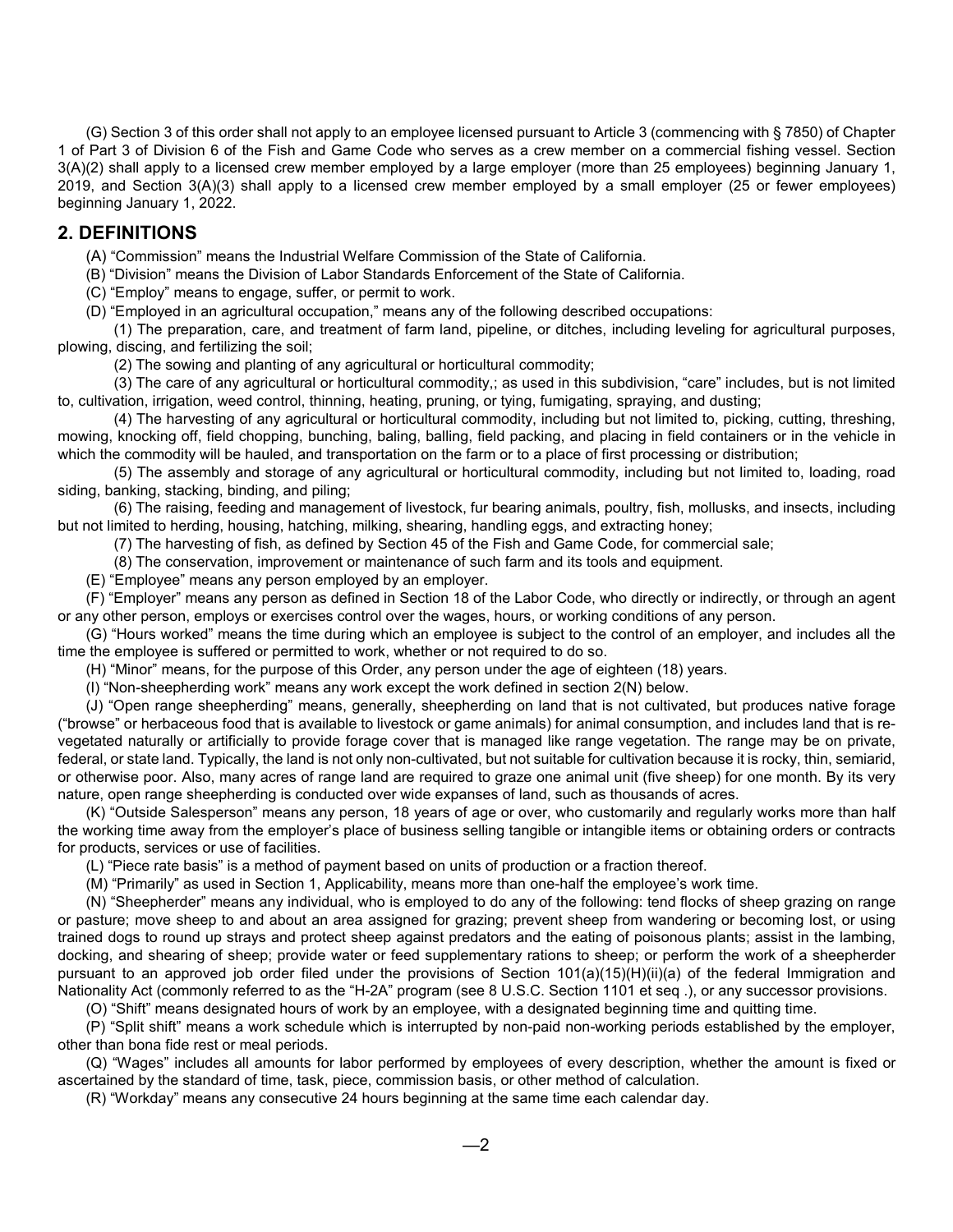(S) "Workweek" means any seven (7) consecutive days, starting with the same calendar day each week. "Workweek" is a fixed and regularly recurring period of 168 hours, seven (7) consecutive 24-hour periods.

## **3. HOURS AND DAYS OF WORK**

(A) The following overtime provisions are applicable to employees eighteen (18) years of age or over and to employees sixteen (16) or seventeen (17) years of age who are not required by law to attend school:

(1) Such employees shall not be employed more than ten (10) hours in any one workday or more than six (6) days in any workweek unless the employee receives one and one-half (11/2) times such employee's regular rate of pay for all hours worked over ten (10) hours in any workday and for the first eight (8) hours on the seventh  $(7<sup>th</sup>)$  day of work and double the employee's regular rate of pay for all hours worked over eight  $(8)$  on the seventh  $(7<sup>th</sup>)$  day of work in the workweek.

(2) For employers of more than 25 employees:

(a) Starting January 1, 2019, an employee shall not be employed more than nine and one-half (91/2) hours per workday or fifty-five (55) hours per workweek unless the employee receives one and one-half (11/2) times such employee's regular rate of pay for all hours worked over nine and one-half (91/2) hours in any one workday or more than fifty-five (55) hours in any one workweek.

(b) Starting January 1, 2020, an employee shall not be employed more than nine (9) hours per workday or fifty (50) hours per workweek unless the employee receives one and one-half (11/2) times such employee's regular rate of pay for all hours worked over nine (9) hours in any one workday or more than fifty (50) hours in any one workweek.

(c) Starting January 1, 2021, an employee shall not be employed more than eight and one-half (81/2) hours per workday or forty-five (45) hours per workweek unless the employee receives one and one-half (11/2) times such employee's regular rate of pay for all hours worked over eight and one-half (81/2) hours in any one workday or more than forty-five (45) hours in any one workweek.

(d) Starting January 1, 2022, an employee shall not be employed more than eight (8) hours per workday or work in excess of forty (40) hours per workweek unless the employee receives one and one-half (11/2) times such employee's regular rate of pay for all hours worked over eight (8) hours in any workday or more than forty (40) hours in any workweek and double the employee's regular rate of pay for all hours worked over twelve (12) hours in any one workday.

(3) For employers of 25 or fewer employees:

(a) Starting January 1, 2022, the overtime standards and compensation in subsection (2)(a) above, shall apply to any employee who works over the specified threshold hours in any one workday or workweek.

(b) Starting January 1, 2023, the overtime standards and compensation in subsection (2)(b) above, shall apply to any employee who works over the specified threshold hours in any one workday or workweek.

(c) Starting January 1, 2024, the overtime standards and compensation in subsection (2)(c) above, shall apply to any employee who works over the specified threshold hours in any one workday or workweek.

(d) Starting January 1, 2025, the overtime standards and compensation in subsection (2)(d) above, shall apply to any employee who works over the specified numbers of hours in any one workday or workweek.

(See California Labor Code, Sections 1391 and 1394)

(**VIOLATIONS OF CHILD LABOR LAWS** are subject to civil penalties of from \$500 to \$10,000 as well as to criminal penalties provided herein. Refer to California Labor Code Sections 1285 to 1312 and 1390 to 1399 for additional restrictions on the employment of minors. Employers should ask school districts about required work permits.)

(B) An employee may be employed on seven (7) workdays in one workweek with no overtime pay required when the total hours of employment during such workweek do not exceed 30 and the total hours of employment in any one workday thereof do not exceed six (6), subject to Labor Code Sections 510 and 550-556.

(C) The provisions of subsection (A) above shall not apply to an employee covered by this order during any week in which more than half of such employee's working time is devoted to performing the duties of an irrigator. Subsection 3(A)(2) shall apply to such an employee employed by a large employer (more than 25 employees) beginning January 1, 2019, and subsection 3(A)(3) shall apply to such an employee employed by a small employer (25 or fewer employees) beginning January 1, 2022.

(D) The provisions of this section are not applicable to employees whose hours of service are regulated by:

(1) The United States Department of Transportation Code of Federal Regulations, title 49, Sections 395.1 to 395.13, Hours of Service of Drivers; or

(2) Title 13 of the California Code of Regulations, subchapter 6.5, sec. 1200 and following sections, regulating hours of drivers.

(E) This section shall not apply to any employee covered by a valid collective bargaining agreement if said agreement expressly provides for the wages, hours of work, and working conditions of the employees, and if the agreement provides premium wage rates for all overtime hours worked and a regular hourly rate of pay for those employees of not less than thirty percent (30%) more than the state minimum wage.

(See California Labor Code, Section 514)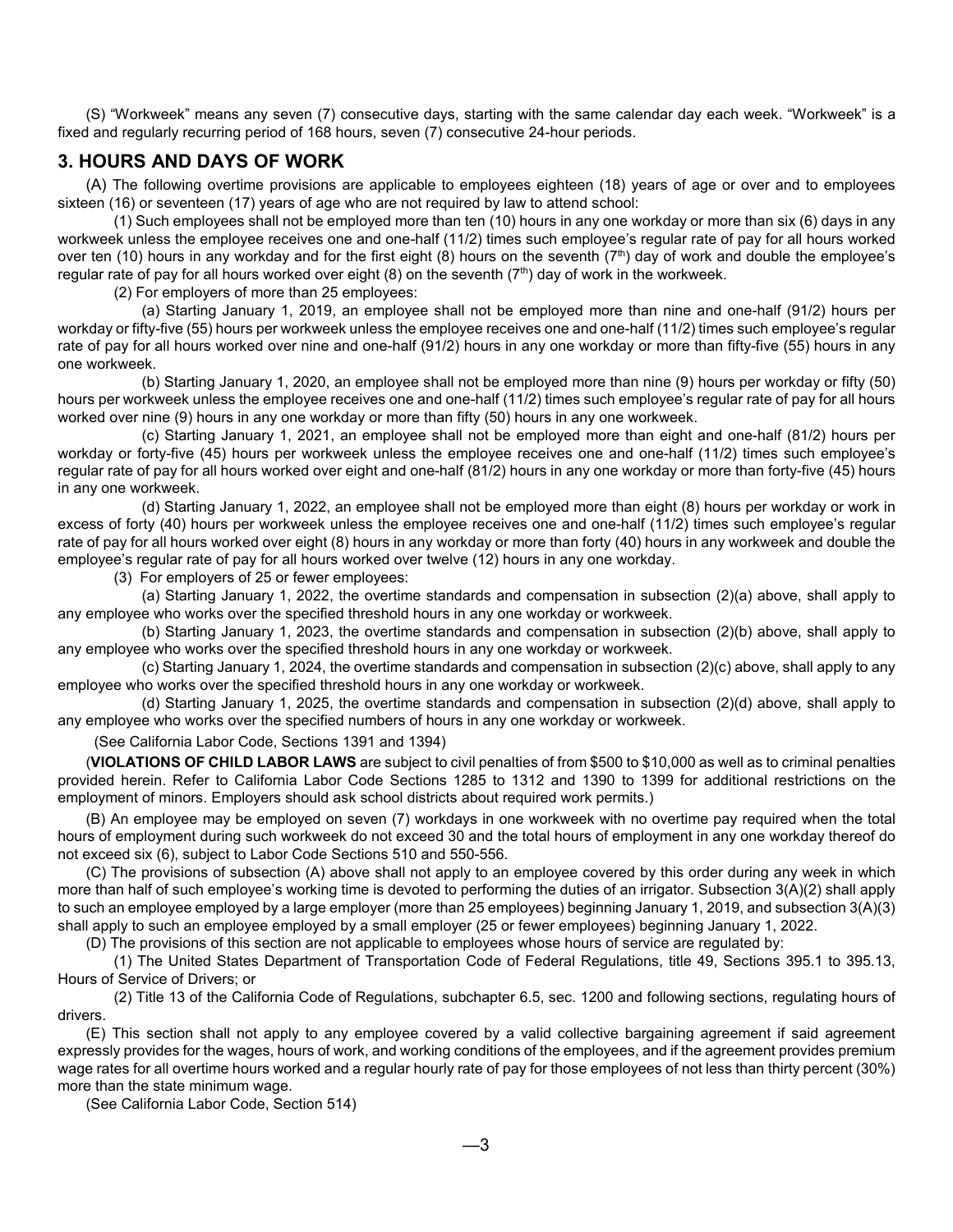## **4. MINIMUM WAGES**

(A) Every employer shall pay to each employee wages not less than the following:

- (1) Any employer who employs 26 or more employees shall pay to each employee wages not less than the following:
	- (a) Thirteen dollars (\$13.00) per hour for all hours worked, effective January 1, 2020;
	- (b) Fourteen dollars (\$14.00) per hour for all hours worked, effective January 1, 2021; and
	- (c) Fifteen dollars (\$15.00) per hour for all hours worked, effective January 1, 2022.
- (2) Any employer who employs 25 or fewer employees shall pay to each employee wages not less than the following:
	- (a) Twelve dollars (\$12.00) per hour for all hours worked, effective January 1, 2020;
	- (b) Thirteen dollars (\$13.00) per hour for all hours worked, effective January 1, 2021
	- (c) Fourteen dollars (\$14.00) per hour for all hours worked, effective January 1, 2022; and
	- (d) Fifteen dollars (\$15.00) per hour for all hours worked, effective January 1, 2023.

Employees treated as employed by a single qualified taxpayer pursuant to Revenue and Taxation Code section 23626 are treated as employees of that single taxpayer. LEARNERS: Employees during their first 160 hours of employment in occupations in which they have no previous similar or related experience, may be paid not less than 85 percent of the minimum wage rounded to the nearest nickel.

(B) Every employer shall pay to each employee, on the established payday for the period involved, not less than the applicable minimum wage for all hours worked in the payroll period, whether the remuneration is measured by time, piece, commission, or otherwise.

(C) When an employee works a split shift, one (1) hour's pay at the minimum wage shall be paid in addition to the minimum wage for that workday, except when the employee resides at the place of employment.

(D) The provisions of this section shall not apply to apprentices regularly indentured under the State Division of Apprenticeship Standards.

(E) The monthly minimum wage for sheepherders employed on a regularly scheduled 24-hour shift on a seven-day-a-week "on call" basis shall be the following:

(1) For employers who employ 26 or more employees: effective January 1, 2020, \$2,311.24 per month; effective January 1, 2021, \$2,488.97 per month; effective January 1, 2022, \$2,666.68 per month; effective January 1, 2023, \$2,666.68 per month.

(2) For employers who employ 25 or fewer employees effective January 1, 2020, \$2,133.52 per month; effective January 1, 2021, \$2,311.24 per month; effective January 1, 2022, \$2,488.97 per month; effective January 1, 2023, \$2,666.68 per month.

(3) Wages paid to sheepherders shall not be offset by meals or lodging provided by the employer.

## **5. REPORTING TIME PAY**

(A) Each workday an employee is required to report for work and does report, but is not put to work or is furnished less than half said employee's usual or scheduled day's work, the employee shall be paid for half the usual or scheduled day's work, but in no event for less than two (2) hours nor more than four (4) hours, at the employee's regular rate of pay, which shall not be less than the minimum wage.

(B) If an employee is required to report for work a second time in any one workday and is furnished less than two (2) hours of work on the second reporting, said employee shall be paid for two (2) hours at the employee's regular rate of pay, which shall not be less than the minimum wage.

(C) The foregoing reporting time pay provisions are not applicable when:

(1) Operations cannot commence or continue due to threats to employees or property; or when recommended by civil authorities; or

(2) Public utilities fail to supply electricity, water, or gas, or there is a failure in the public utilities, or sewer system; or

(3) The interruption of work is caused by an Act of God or other cause not within the employer's control.

(D) This section shall not apply to an employee on paid standby status who is called to perform assigned work at a time other than the employee's scheduled reporting time.

## **6. LICENSES FOR DISABLED WORKERS**

(A) A license may be issued by the Division authorizing employment of a person whose earning capacity is impaired by physical disability or mental deficiency at less than the minimum wage. Such licenses shall be granted only upon joint application of employer and employee and employee's representative if any.

(B) A special license may be issued to a nonprofit organization such as a sheltered workshop or rehabilitation facility fixing special minimum rates to enable the employment of such persons without requiring individual licenses of such employees.

(C) All such licenses and special licenses shall be renewed on a yearly basis or more frequently at the discretion of the Division.

(See California Labor Code, Sections 1191 and 1191.5.)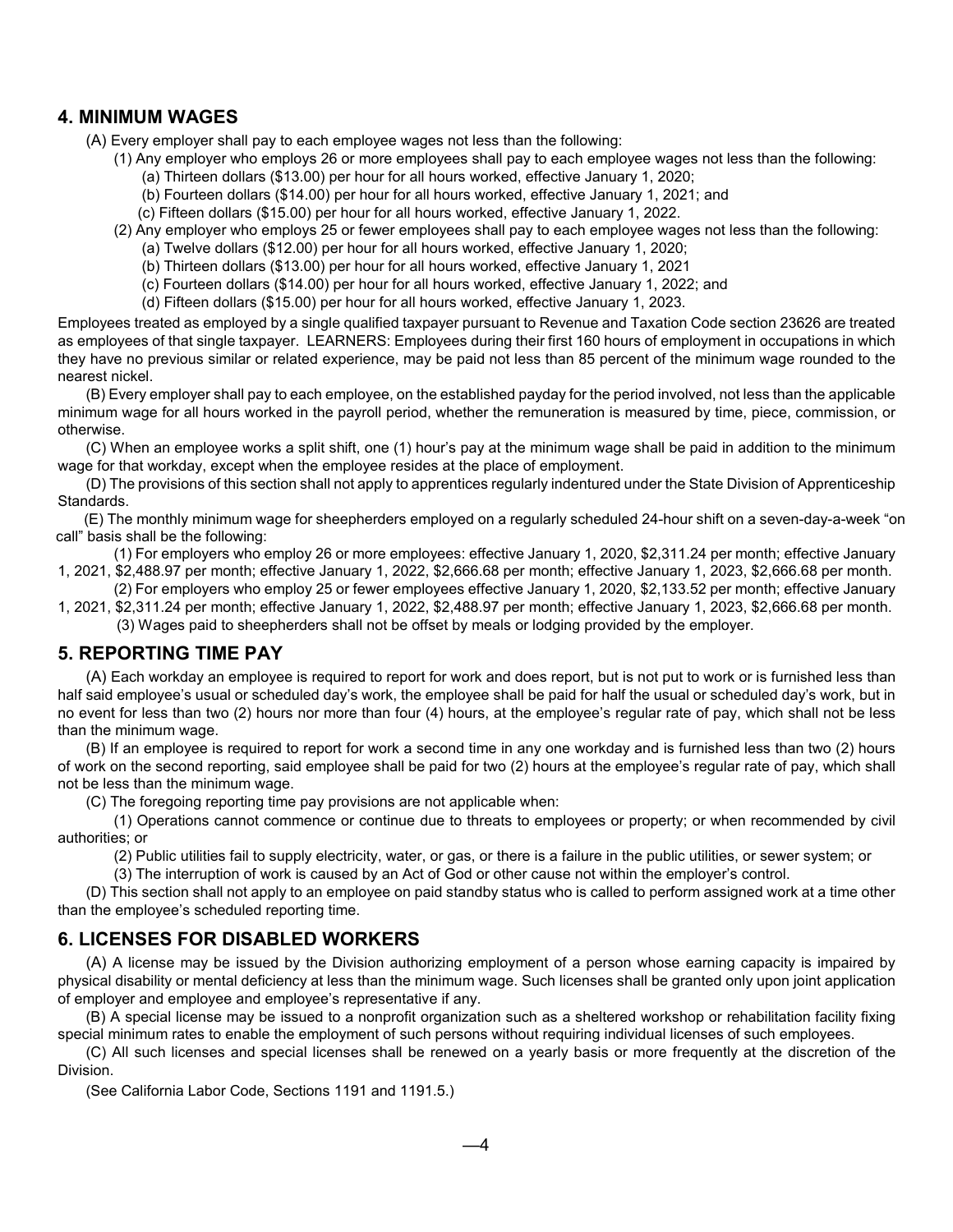## **7. RECORDS**

(A) Every employer shall keep accurate information with respect to each employee I including the following:

(1) Full name, home address, occupation and social security number.

(2) Birth date, if under 18 years, and designation as a minor.

(3) Time records showing when the employee begins and ends each work period. Meal periods, split shift intervals and total daily hours worked shall also be recorded. Meal periods during which, operations cease and authorized rest periods need not be recorded.

(4) Total wages paid each payroll period, including value of board, lodging, or other compensation actually furnished to the employee.

(5) Total hours worked in the payroll period and applicable rates of pay. This information shall be made readily available to the employee upon reasonable request.

(6) When a piece rate or incentive plan is in operation, piece rates or an explanation of the incentive plan formula shall be provided to employees. An accurate production record shall be maintained by the employer.

(B) Employers of sheepherders shall keep accurate information with respect to sheepherder employees, including an itemized statement showing applicable rates of pay for sheepherding and any applicable non-sheepherding agricultural or other work, all deductions, dates of period for which paid, name and social security number (if any) of employee, and name of employer.

(C) Every employer shall semi-monthly or at the time of each payment of wages furnish each employee, either as a detachable part of the check, draft, or voucher paying the employee's wages, or separately, an itemized statement in writing showing: (1) all deductions; (2) the inclusive dates of the period for which the employee is paid; (3) the name of the employee or the employee's social security number; and (4) the name of the employer, provided all deductions made on written orders of the employee may be aggregated and shown as one item.

(D) Every employer of a sheepherder shall annually notify the sheepherder of his or her rights and obligations under state and federal law.

(E) All required records shall be in the English language and in ink or other indelible form, properly dated, showing month, day and year, and shall be kept on file by the employer for at least three (3) years at the place of employment or at a central location within the State of California. An employee's records shall be available for inspection by the employee upon reasonable request.

## **8. CASH SHORTAGE AND BREAKAGE**

No employer shall make any deduction from the wage or require any reimbursement from an employee for any cash shortage, breakage, or loss of equipment, unless it can be shown that the shortage, breakage, or loss is caused by a dishonest or willful act, or by the gross negligence of the employee.

#### **9. UNIFORMS AND EQUIPMENT**

(A) When uniforms are required by the employer to be worn by the employee as a condition of employment, such uniforms shall be provided and maintained by the employer. The term "uniform" includes wearing apparel and accessories of distinctive design or color. NOTE: This section shall not apply to protective apparel regulated by the Occupational Safety and Health Standards Board.

(B) When tools or equipment are required by the employer or are necessary to the performance of a job, such tools and equipment shall be provided and maintained by the employer, except that an employee whose wages are at least two (2) times the minimum wage provided herein may be required to provide and maintain hand tools and equipment customarily required by the trade or craft. This subsection (B) shall not apply to apprentices regularly indentured under the State Division of Apprenticeship Standards. NOTE: This section shall not apply to protective equipment and safety devices on tools regulated by the Occupational Safety and Health Standards Board.

(C) A reasonable deposit may be required as security for the return of the items furnished by the employer under provisions of subsections (A) and (B) of this section upon issuance of a receipt to the employee for such deposit. Such deposits shall be made pursuant to Section 400 and following of the Labor Code or an employer with the prior written authorization of the employee may deduct from the employee's last check the cost of an item furnished pursuant to (A) and (B) above in the event said item is not returned. No deduction shall be made at any time for normal wear and tear. All items furnished by the employer shall be returned by the employee upon completion of the job.

#### **10. Meals and Lodging.**

(A) "Meal" means an adequate, well-balanced serving of a variety of wholesome, nutritious foods.

(B) "Lodging" means living accommodations available to the employee for full-time occupancy, which are adequate, decent, and sanitary according to usual and customary standards. Employees shall not be required to share a bed.

(C) Meals or lodging may not be credited against the minimum wage without a voluntary written agreement between the employer and the employee. When credit for meals or lodging is used to meet part of the employer's minimum wage obligation,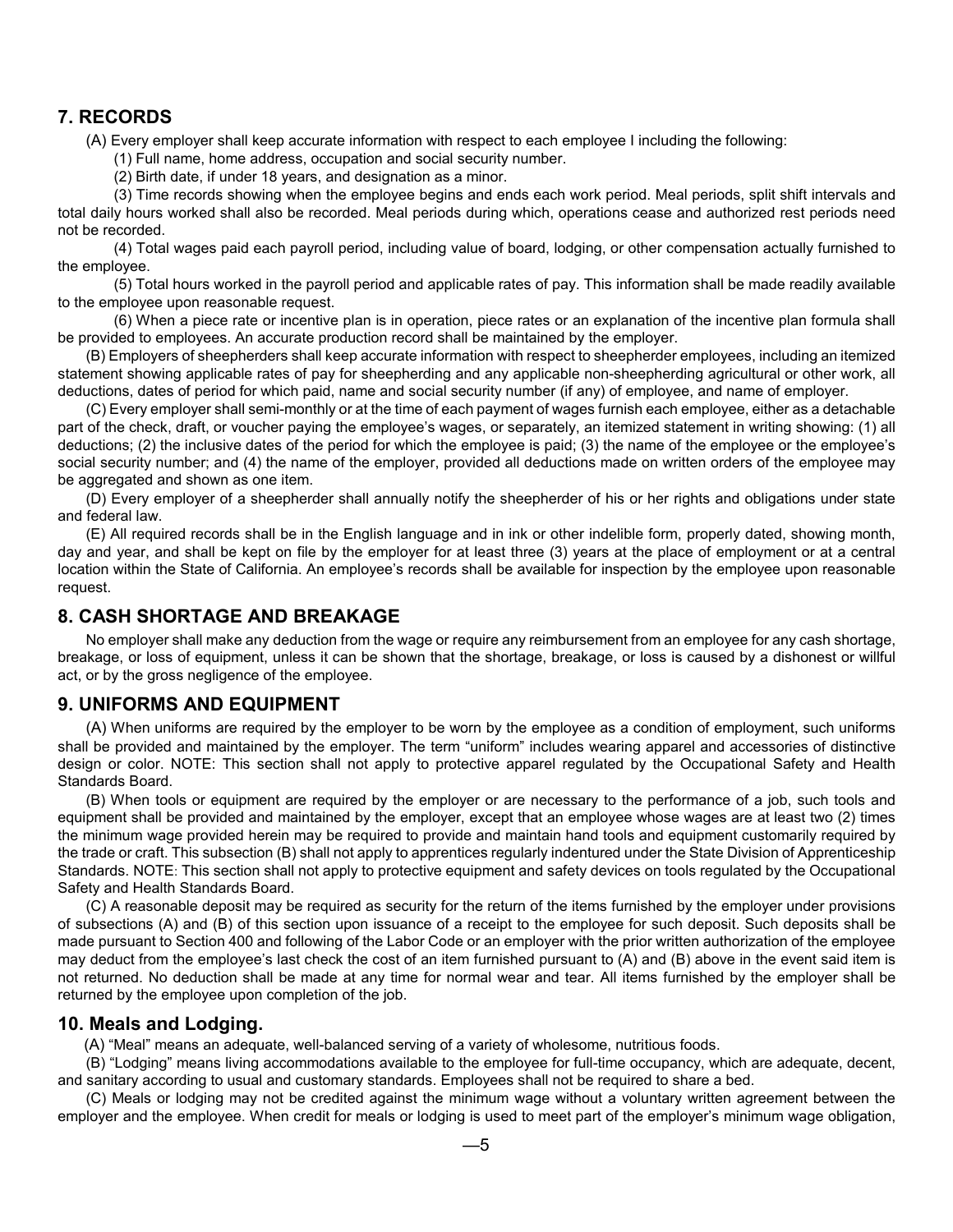the amounts so credited may not be more than the following:

| EFFECTIVE:                                                                                                                        | <b>JANUARY 1, 2020</b>            |                                      | <b>JANUARY 1, 2021</b>     |                                    | <b>JANUARY 1, 2022</b>            |                                      | <b>JANUARY</b><br>1, 2023                                       |
|-----------------------------------------------------------------------------------------------------------------------------------|-----------------------------------|--------------------------------------|----------------------------|------------------------------------|-----------------------------------|--------------------------------------|-----------------------------------------------------------------|
| For an employer who employs:                                                                                                      | 26 or<br>More<br><b>Employees</b> | $25$ or<br>Fewer<br><b>Employees</b> | 26 or<br>More<br>Employees | 25 or<br>Fewer<br><b>Employees</b> | 26 or<br>More<br><b>Employees</b> | $25$ or<br>Fewer<br><b>Employees</b> | All Employers<br>regardless of<br>number of<br><b>Employees</b> |
| <b>LODGING</b>                                                                                                                    |                                   |                                      |                            |                                    |                                   |                                      |                                                                 |
| Room occupied alone                                                                                                               | \$61.13<br>/week                  | \$56.43<br>/week                     | \$65.83<br>/week           | \$61.13<br>/week                   | \$70.53<br>/week                  | \$65.83<br>/week                     | \$70.53<br>/week                                                |
| Room shared                                                                                                                       | \$50.46<br>/week                  | \$46.58<br>/week                     | \$54.34<br>/week           | \$50.46<br>/week                   | \$58.22<br>/week                  | \$54.34<br>/week                     | \$58.22<br>/week                                                |
| Apartment $-$ two thirds (2/3) of the ordinary rental<br>value, and in no event more than:                                        | \$734.21<br>/month                | \$677.75<br>/month                   | \$790.67<br>/month         | \$734.21<br>/month                 | \$847.12<br>/month                | \$790.67<br>/month                   | \$847.12<br>/month                                              |
| Where a couple are both employed by the employer,<br>two thirds (2/3) of the ordinary rental value, and in<br>no event more than: | \$1086.07<br>/month               | \$1002.56<br>/month                  | \$1169.59<br>/month        | \$1086.07<br>/month                | \$1253.10<br>/month               | \$1169.59<br>/month                  | \$1253.10<br>/month                                             |
| <b>MEALS</b>                                                                                                                      |                                   |                                      |                            |                                    |                                   |                                      |                                                                 |
| <b>Breakfast</b>                                                                                                                  | \$4.70                            | \$4.34                               | \$5.06                     | \$4.70                             | \$5.42                            | \$5.06                               | \$5.42                                                          |
| Lunch                                                                                                                             | \$6.47                            | \$5.97                               | \$6.97                     | \$6.47                             | \$7.47                            | \$6.97                               | \$7.47                                                          |
| Dinner                                                                                                                            | \$8.68                            | \$8.01                               | \$9.35                     | \$8.68                             | \$10.02                           | \$9.35                               | \$10.02                                                         |

(D) Meals, evaluated as part of the minimum wage, must be bona fide meals consistent with the employee's work shift. Deductions shall not be made for meals not received or lodging not used.

(E) If, as a condition of employment, the employee must live at the place of employment or occupy quarters owned or under the control of the employer, then the employer may not charge rent in excess of the values listed herein.

(F) Paragraphs (C), (D), and (E) above shall not apply to sheepherders. Every employer shall provide to each sheepherder not less than the minimum monthly meal and lodging benefits required to be provided by employers of sheepherders employed under the provisions of the H-2A program of the federal Immigration and Nationality Act [8 U.S.C. Section 1101 et seq.], or any successor provisions.

(G) Fixed Site Housing: A sheepherder not engaged in open range sheepherding, shall be provided with fixed site housing that complies with all the following standards and requirements:

(1) Toilets (which may include portable toilets) and bathing facilities (which may include a portable facility).

(2) Heating (which may include a camp stove or other sources of heat).

(3) Indoor Lighting.

(4) Potable hot and cold water.

(5) Cooking facilities and utensils.

(6) Refrigeration for perishable foodstuffs (which may include ice chests, provided that ice is delivered to the sheepherder, as needed, to maintain a continuous temperature required to retard spoilage and assure food safety).

(7) Fixed Site Housing Inspections: housing that is erected for sheepherders at fixed locations shall be annually inspected by the State of California Employment Development Department for compliance with Paragraph (F) of this section, unless the employer receives a statement in writing from the Employment Development Department that there are no such inspectors available.

(H) Mobile Housing: When a sheepherder is engaged in open range sheepherding, the employer shall provide mobile housing that complies with all standards and inspection requirements prescribed for mobile sheepherder housing by the United States Department of Labor then in effect. Such housing shall be inspected and approved annually by an inspector from the Employment Development Department unless the employer receives a statement in writing from the Employment Development Department that there are no such inspectors available.

## **11. MEAL PERIODS**

(A) An employer may not employ an employee for a work period of more than five (5) hours without providing the employee with a meal period of not less than 30 minutes, except that when a work period of not more than six (6) hours will complete the day's work the meal period may be waived by mutual consent of employer and employee. Unless the employee is relieved of all duty during a 30 minute meal period, the meal period shall be considered an "on duty" meal period and counted as time worked. An "on duty" meal period shall be permitted only when the nature of the work prevents an employee from being relieved of all duty and when by written agreement between the parties an on-the-job paid meal period is agreed to.

(B) An employer may not employ an employee for a work period of more than ten (10) hours per day without providing the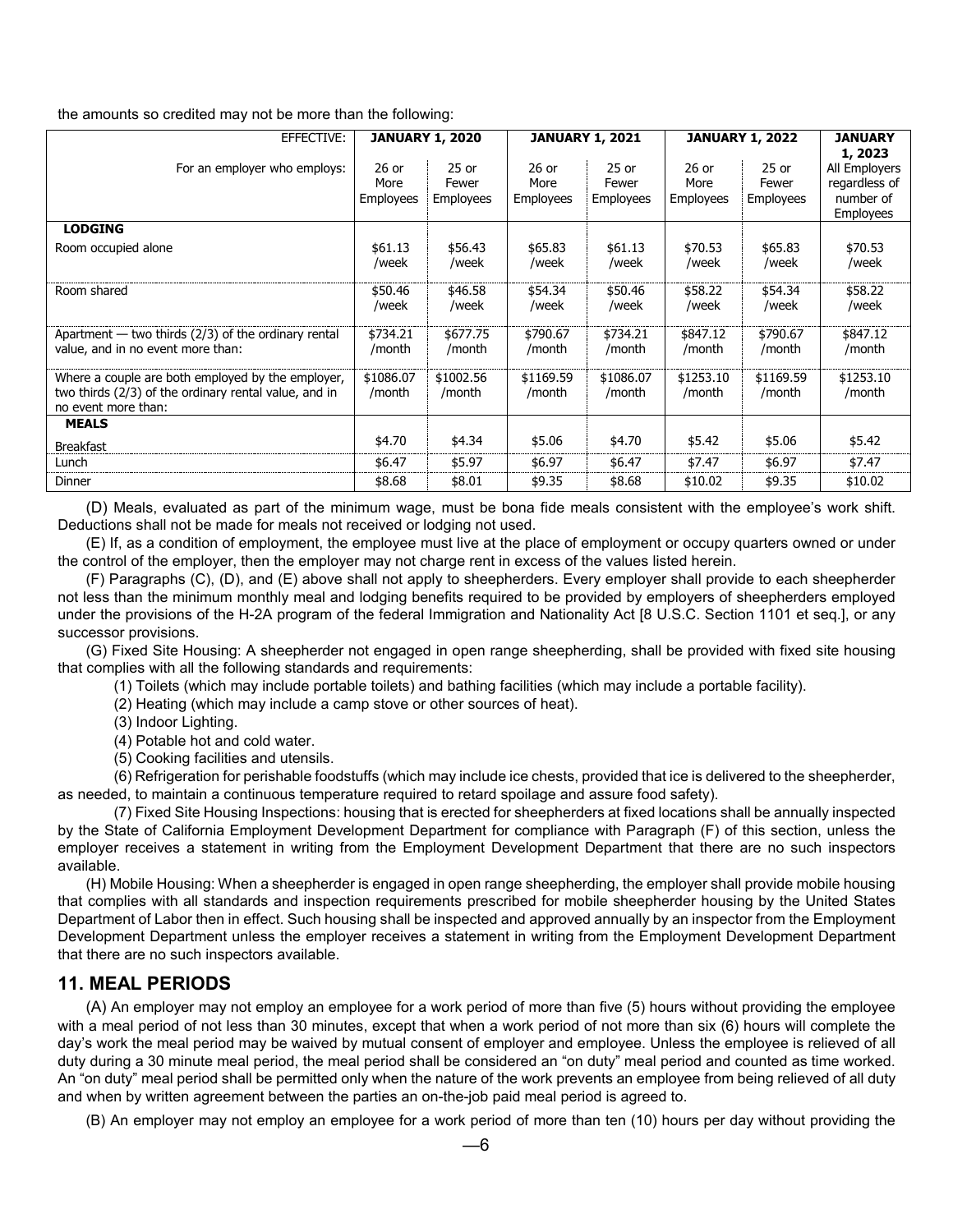employee with a second meal period of not less than 30 minutes, except that if the total hours worked is no more than 12 hours, the second meal period may be waived by mutual consent of the employer and the employee only if the first meal period was not waived.

(See California Labor Code, Section 512)

## **12. REST PERIODS**

Every employer shall authorize and permit all employees to take rest periods, which insofar as practicable shall be in the middle of each work period. The authorized rest period time shall be based on the total hours worked daily at the rate of ten (10) minutes net rest time per four (4) hours or major fraction thereof. However, a rest period need not be authorized for employees whose total daily work time is less than three and one-half (3½) hours. Authorized rest period time shall be counted, as hours worked for which there shall be no deduction from wages.

## **13. SEATS**

When the nature of the work reasonably permits the use of seats, suitable seats shall be provided for employees working on or at a machine.

## **14. OTHER WORKING CONDITIONS APPLICABLE TO SHEEPHERDERS**

Sheepherders shall be provided with all of the following at each work site:

(A) Regular mail service, which, in the case of open range locations, shall mean mail delivery not less frequently than once every seven days.

(B) An appropriate form of communication, including but not limited to a radio and/or telephone, which will allow sheepherders to communicate with employers, health care providers, and government regulators. Employers may charge sheepherders for all others uses.

(C) Visitor access to fixed site housing and, when practicable, to mobile housing.

## **15. EXEMPTIONS**

If, in the opinion of the Division after due investigation, it is found that the enforcement of any provisions in Section 7, Records; Section 11, Meal Periods; Section 12, Rest Periods; or Section 13, Seats, would not materially affect the welfare or comfort of employees and would work an undue hardship on the employer, exemption may be made at the discretion of the Division. Such exemptions shall be in writing to be effective and may be revoked after reasonable notice is given in writing. Application for exemption shall be made by the employer or by the employee and/or the employee's representative to the Division in writing. A copy of the application is filed with the Division.

## **16. FILING REPORTS**

(See California Labor Code, Section 1174(a))

## **17. INSPECTION**

(See California Labor Code, Section 1174)

## **18. PENALTIES**

(See California Labor Code, Section 1199)

(A) In addition to any other civil penalties provided by law, any employer or any other person acting on behalf of the employer who violates, or causes to be violated, the provisions of this order, shall be subject to the civil penalty of:

(1) Initial Violation - \$50.00 for each underpaid employee for each pay period during which the employee was underpaid in addition to an amount which is sufficient to recover unpaid wages.

(2) Subsequent Violations - \$100.00 for each underpaid employee for each pay period during which the employee was underpaid in addition to an amount which is sufficient to recover unpaid wages.

(B) Any employer or any other person acting on behalf of the employer who employs sheepherders and who requires them to engage in non-sheepherding duties shall be subject to the following penalties:

(1) Initial violations - a civil penalty of one week's pay computed on a basis of a 60-hour workweek and a wage of no less than the current minimum wage in effect.

(2) Second violation - a civil penalty of one month's pay computed on a basis of a 252-hour month and a wage of no less than the current minimum wage in effect.

(3) Third and subsequent violation - a civil penalty equal to the cost of the contract of the approved "H-2A" job order.

(C) The affected employee shall receive payment of all wages recovered.

(D) The Labor Commissioner may also issue citations pursuant to Labor Code Section 1197.1 for non-payment of wages for overtime work in violation of this order.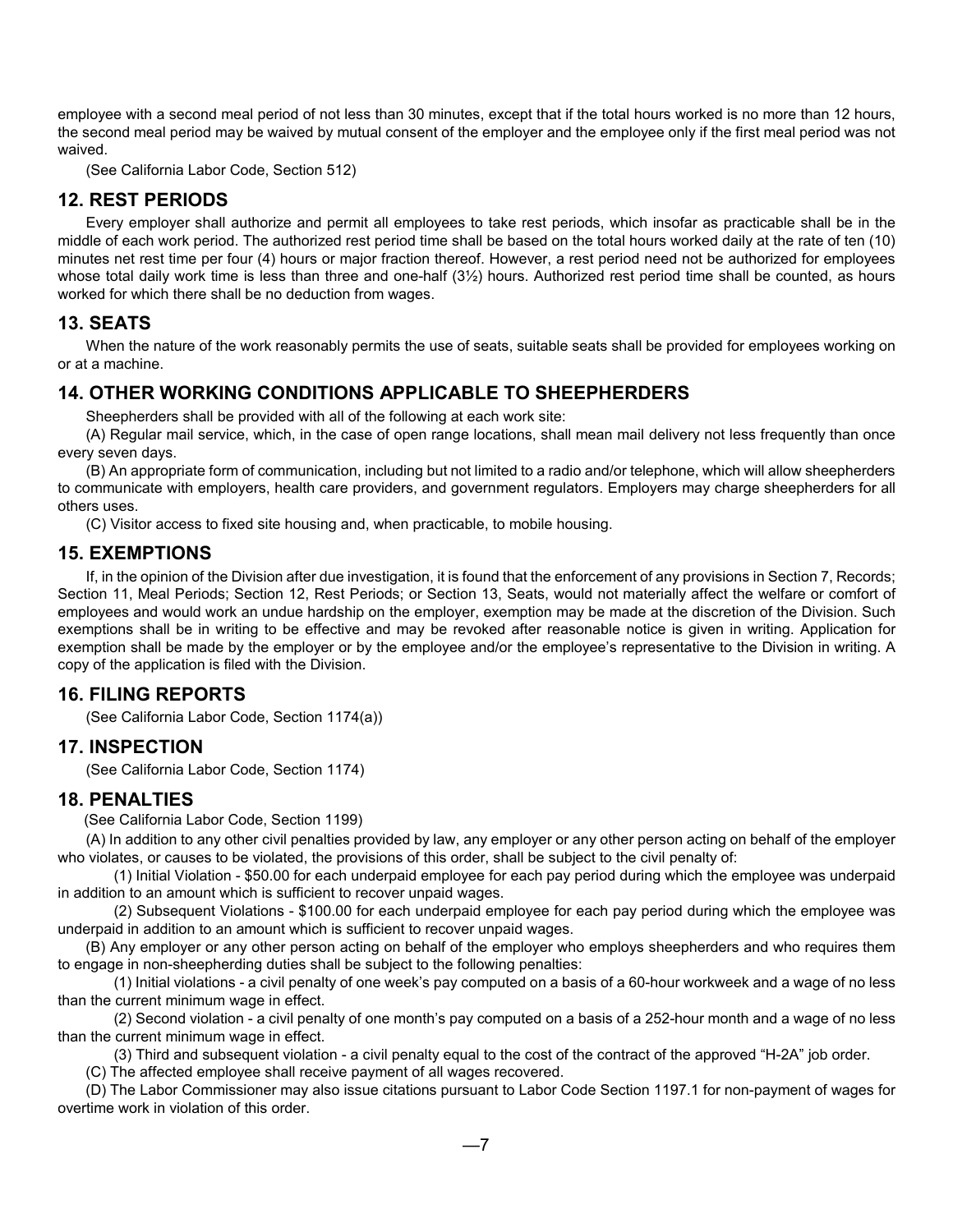## **19. SEPARABILITY**

If the application of any provision of this order, or any section, subsection, subdivision, sentence, clause, phrase, word, or portion of this order should be held invalid or unconstitutional or unauthorized or prohibited by statute, the remaining provisions thereof shall not be affected thereby, but shall continue to be given full force and effect as if the part so held invalid or unconstitutional had not been included herein.

## **20. POSTING OF ORDER**

Every employer shall keep a copy of this order posted in an area frequented by employees where it may be easily read during the workday. Where the location of work or other conditions make this impractical, every employer shall keep a copy of this order and make it available to every employee upon request.

Note: Authority cited: Sections 864, 1173, and 1182.13, Labor Code; and California Constitution, Article XIV, Section 1. Reference: Sections 858, 859, 860, 861, 862, 864, 1182, 1182.12, 1182.13, and 1184, and 2695.2, Labor Code.

> **QUESTIONS ABOUT ENFORCEMENT** of the Industrial Welfare Commission orders and reports of violations should be directed to the Labor Commissioner's Office. A listing of offices is on the back of this wage order. For the address and telephone number of the office nearest you, information can be found on the internet at http:// [www.dir.ca.gov/DLSE/dlse.html o](http://www.dir.ca.gov/DLSE/dlse.html)r under a search for "California Labor Commissioner's Office" on the internet or any other directory. The Labor Commissioner has offices in the following cities: Bakersfield, El Centro, Fresno, Long Beach, Los Angeles, Oakland, Redding, Sacramento, Salinas, San Bernardino, San Diego, San Francisco, San Jose, Santa Ana, Santa Barbara, Santa Rosa, Stockton, Van Nuys.